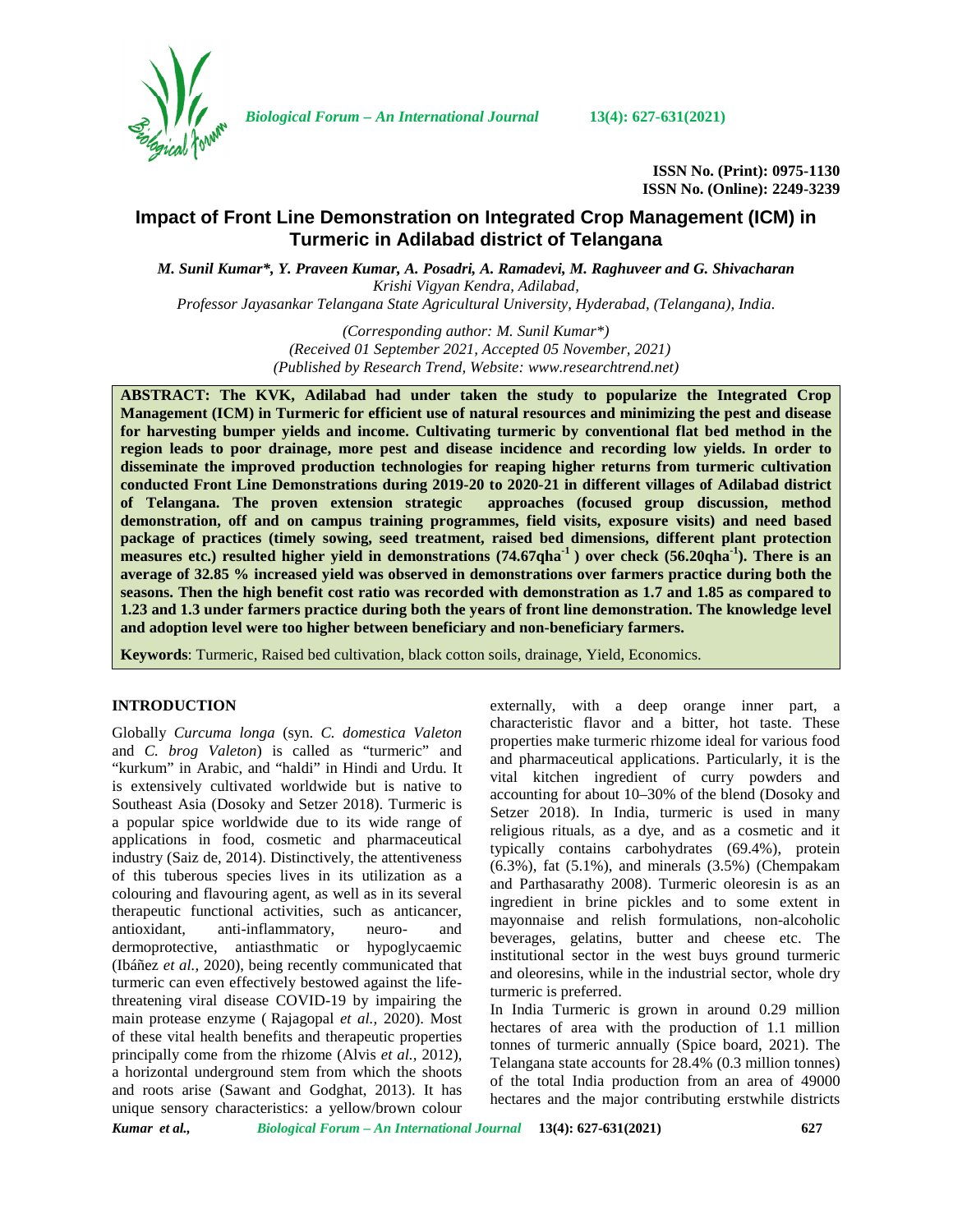are Karimnagar (29%), Adilabad (23%), Warangal (22%) Nizamabad (18%). The popular trade varieties of turmeric in India are Alleppey Finger Turmeric, Madras Turmeric (Erode /Salem), Laka dong Turmeric and Rajapori Turmeric. The Popular Market Centers for turmeric in India are Nizamabad (Telangana) Alleppey- (Kerala); Erode-(Tamil Nadu); Cudappah, Guntur- (Andhra Pradesh); Sangi-(Maharashtra).

Adilabad is one of the 33 districts of Telangana state and is located in the northern region of Telangana state. The district has a population of 7.08 lakhs of which more than 75% rural population, among them 35% of people are tribes. The Gonds, Lambada, Kolams, Pardhan, Andh, Thoti comprise the tribal population and practicing rainfed agriculture (Poshadri *et al.,* 2020). Agriculture in Adilabad district is highly dependent on monsoon rainfall. Large share of crop production in the district is depending on rainfed system. Average rainfall for different blocks of Adilabad district varies from 1089 mm to 1204 mm and annual rainy days range between 60-67 days. High amount of rainfall during July and august month leads to water logging, flood, landslides, soil erosion, and loss of crop. This water logging condition is mainly caused by black soil which contains heavy clay material and holds more moisture in the root zone. Excess rainfall condition in September, October and even in rabi season causes water logging in early stage of rabi crops. This leads to crop damage or failure in early stages and affects productivity. Either excess rainfall or deficient pattern poses serious risks to turmeric as well as other crops cultivation in the district.

Out of total gross horticulture cropped area of the district, Fruits, Vegetables, Flowers and Spices and Condiments occupy 15.5%, 74.4%, 0.1% and 10.0% area respectively (NHB-2020). The erstwhile Adilabad district producing 41474 tonnes of turmeric from an area of 7719 ha and contributing 22.51% of state production. The production of Turmeric in tribal agency areas viz Indravelly, Gudihathnoor, Thalamadugu and Ichoda mandals of Adilabad district (Kumar *et al*., 2021). Majority of the farmers are cultivating turmeric in black cotton soils by conventional flat bed method which leads to poor drainage and recording low yields. Cultivating turmeric by conventional flat bed method leads to poor drainage, more pest and disease incidence and leading to lower yields and economic returns. Further, the problem of lower yields and low productivity of turmeric in this district is mainly attributed to many biotic and abiotic factors. The major issues in production of turmeric in the district are cultivation of old varieties, no use of seed treatment and inadequate use of recommended fertilizers and plant protection measures against various physiological, pest and disease management etc in a integrated crop management (ICM) approach.

Therefore there is a need to popularize the improved technologies in ICM mode for enhancement of production and productivity of turmeric and raising the income level of the farming community. Keeping the micro-farming situation (crop damage, low yield and low economic returns) and high amount of rainfall during July and august month in mind, front line demonstration of ICM in turmeric coupled with raised bed cultivation of turmeric was popularized in the Adilabad district of Telangana state, India.

## **MATERIALS AND METHOD**

The Krishi Vigyan Kendra, Adilabad (working under the administrative control of Professor Jayashankar Telangana State Agricultural University) had conducted a benchmark survey in different tribal villages. Diversified information was collected through structured personnel interviews of practicing turmeric growers in the tribal hamlets. Secondary information was collected from mandal Horticultural Officers, experienced turmeric growers, owners of turmeric cooking equipments and other key stakeholder in turmeric value chain (). The following problems were identified 1. Flat bed cultivation of turmeric 2. Non adoption of seed treatment 3. Inadequate use of recommended fertilizers 3. Inadequate use of plant protection measures. Then the KVK, Adilabad under taken the study to popularize the Integrated Crop Management (ICM) in Turmeric for efficient use of natural resources and prevention of rhizome rot for harvesting bumper yields and income. The front line demonstration (FLD) study was confined to operational area of Krishi Vigyan Kendra, Adilabad, Telangana State, India. The cost of production, yield and economic indicators of front line demonstration, the data on output were collected from demo farmers as well as other practicing farmer plots as check and finally the yield, cost of cultivation, net returns with the benefit cost ratio was calculated to assess the impact of front line demonstration (Kumar *et al.,* 2012). A sample of 40 practicing farmers was taken comprising 20 demo farmers (from 10 villages) and 20 check (non beneficiary) farmers. Frontline demonstrations on integrated crop management in turmeric were conducted during Kharif 2019-20 to 2020- 21 with full package and practices (Table 1 and 2) and taken equal representation for data analysis and interpretation. In FLD on ICM in turmeric, technology index was operationally indicated as the technical feasibility obtained due to conducting of Cluster Frontline Demonstrations. Assessed the technology gap, extension gap and technology index as well as add on cost, additional returns and effective gain according the previous studies conducted by researchers (Raghuveer *et al*., 2020; Yadav *et al*., 2004).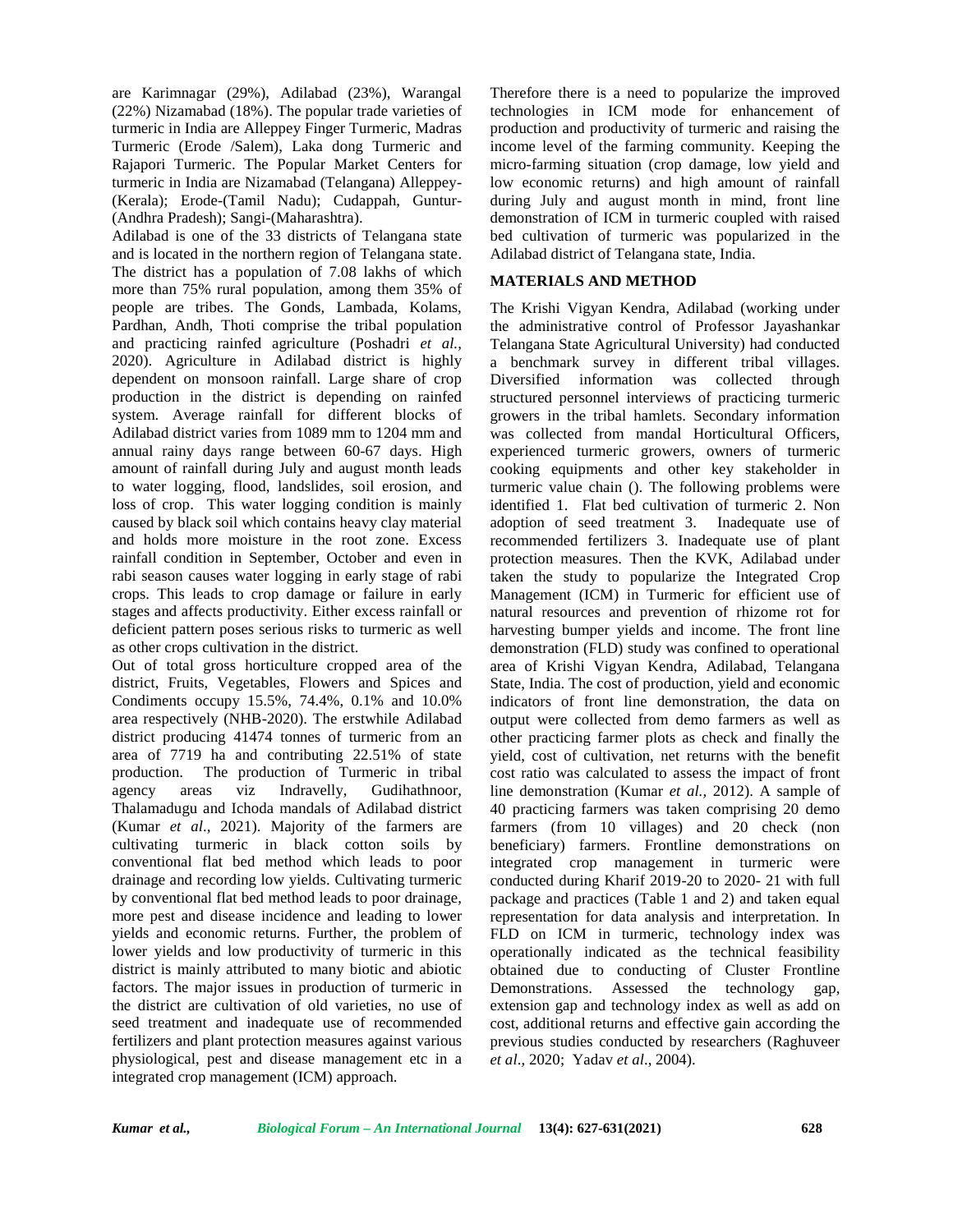| Sr. No. | <b>Particulars</b> | <b>Details</b>                                                                                                                                                                                                                                                                                                                                                                                                                                                                                                                                                                                                                                                                          |  |  |  |
|---------|--------------------|-----------------------------------------------------------------------------------------------------------------------------------------------------------------------------------------------------------------------------------------------------------------------------------------------------------------------------------------------------------------------------------------------------------------------------------------------------------------------------------------------------------------------------------------------------------------------------------------------------------------------------------------------------------------------------------------|--|--|--|
|         | Crop & Season      | Turmeric & Vanakalam (kharif)                                                                                                                                                                                                                                                                                                                                                                                                                                                                                                                                                                                                                                                           |  |  |  |
| 2.      | Farming situation  | Irrigated Black soils                                                                                                                                                                                                                                                                                                                                                                                                                                                                                                                                                                                                                                                                   |  |  |  |
| 3.      | Problem diagnosed  | Low yields are recorded due to incidence of leaf spot, leaf blotch,<br>rhizome rot diseases and imbalanced fertilizer application                                                                                                                                                                                                                                                                                                                                                                                                                                                                                                                                                       |  |  |  |
| 4.      | Title of the FLD   | Integrated Crop Management in Turmeric                                                                                                                                                                                                                                                                                                                                                                                                                                                                                                                                                                                                                                                  |  |  |  |
| 5.      | No. of locations   | 20<br>Area: 4.0 ha                                                                                                                                                                                                                                                                                                                                                                                                                                                                                                                                                                                                                                                                      |  |  |  |
| 6.      | Treatments         | $Check -$<br>1. Without Seed treatment<br>2. Cultivation of Turmeric through ridge and furrow method<br>3. Imbalanced application of NPK (80:40:45 kg/acre) fertilizers<br>4. Unaware of micronutrient sprayings<br>Demo-<br>1. Seed treatment with Ridomil MZ @ 3g/lit of water and<br>Trichoderma Viridi @ 5g/l of water<br>2. Cultivation of Turmeric through raised bed (Paired row with drip)<br>method (Bed height-15 cm, Bed width-90 cm, Channel width-45 cm,<br>Spacing- $45 \times 22.5$ cm <sup>2</sup> )<br>3. Application of FYM @ 10 t/acre, Neem cake @ 2 q/acre along with<br>RDF (N: P: K-70:24:45 kg/acre)<br>4. Spraying of micronutrients and need based chemicals. |  |  |  |

**Table 1: Frontline Demonstration on Integrated Crop Management (ICM) in Turmeric.**

## **RESULTS AND DISCUSSION**

The data obtained from FLD on ICM in Turmeric indicates that yield of demonstration plots was higher as compared to check (farmers practice) may be attributed to ICM and raised bed cultivation practices. The results of yield performance between demonstration fields and farmers practices are given in Table 2. The average percentage of increase in the yield of demonstration was 24.7 per cent when compared to farmers practice. Similar yield enhancement in turmeric crop in frontline demonstrations has been reported by Raghuveer *et al.* (2020) reported that the yield of chick pea was increased with front line demonstrations with the adoption of recommended agro-technologies in FLDs during study period. Yield of the frontline demonstration trials and potential yield of the crop was compared to estimate the yield gaps which were further categorized into technology and extension gaps (Hiremath and Nagaraju, 2009) reported

that selection of quality seeds and seed treatment is necessary for achieving higher yields in onions. The technology gap is the difference or gap between the demonstration yield and potential yield. A critical analysis of data (Table 2) revealed that the average technology gap was  $10.33$  q ha<sup>-1</sup>. The technology gap observed may be attributed to variation in the soil fertility status, crop failure due to water logging conditions, low awareness on pest and disease control measures. In order to mitigate the location specific problems and to harness the yield potential of specific turmeric under demonstration fields and the ability of farmers to follow the management practices (Choudhary *et al.*, 2009 ; Singh *et al.,* 2018) paved the way for expansion of area under improved production technologies. Hence, location specific recommendations under micro farming situation appears to be necessary to bridge the gap between the yields.

**Table 2: Productivity, Technology gap, Technology index and extension gap in Integrated Crop management in Turmeric.**

|         |              | No. of  | Yield (q ha <sup>1</sup> ) |                      |                | % Increase in |                                                     |               | <b>Technology</b> |
|---------|--------------|---------|----------------------------|----------------------|----------------|---------------|-----------------------------------------------------|---------------|-------------------|
| Year    | Area<br>(ha) | Farmers | Potenti<br>al              | <b>Demonstration</b> | <b>Control</b> | yield         | <b>Extension gap Technology</b><br>$(q \, ha^{-1})$ | $gap(q ha-1)$ | index $(\% )$     |
| 2019-20 |              | 10      | 85                         | 78                   | 58.5           | 33.33         | 19.5                                                |               | 8.24              |
| 2020-21 |              | 10      | 85                         | 71.34                | 53.91          | 32.33         | 17.43                                               | 13.66         | 16.07             |
|         |              | 10      | 85                         | 74.67                | 56.20          | 32.85         | 18.47                                               | 10.33         | 12.15             |

|  |  | Table 3: Comparative C:B analysis of Integrated Crop management in Turmeric. |  |
|--|--|------------------------------------------------------------------------------|--|
|  |  |                                                                              |  |

| $v_{\text{ear}}$ | Cost of cultivation |               | Gross Returns (Rs.ha) |                   | Net Returns (Rs. ha) |         | <b>B:C Ration</b> |         |
|------------------|---------------------|---------------|-----------------------|-------------------|----------------------|---------|-------------------|---------|
|                  | Demo                | $\gamma$ heck | Demo                  | $\mathbb{C}$ heck | Demo                 | Check   | Demo              | Check   |
| 2019-20          | 242500              | 251000        | 413400                | 310050            | ' 70900              | 59050   | .70:1             | .23:1   |
| 2020-21          | 267313              | 274788        | 477643                | 361125            | 210330               | 86337   | .85:1             | .30:1   |
|                  | 254906.5            | 262894        | 445521.5              | 335587.5          | 190615               | 72693.5 | .74               | 27<br>. |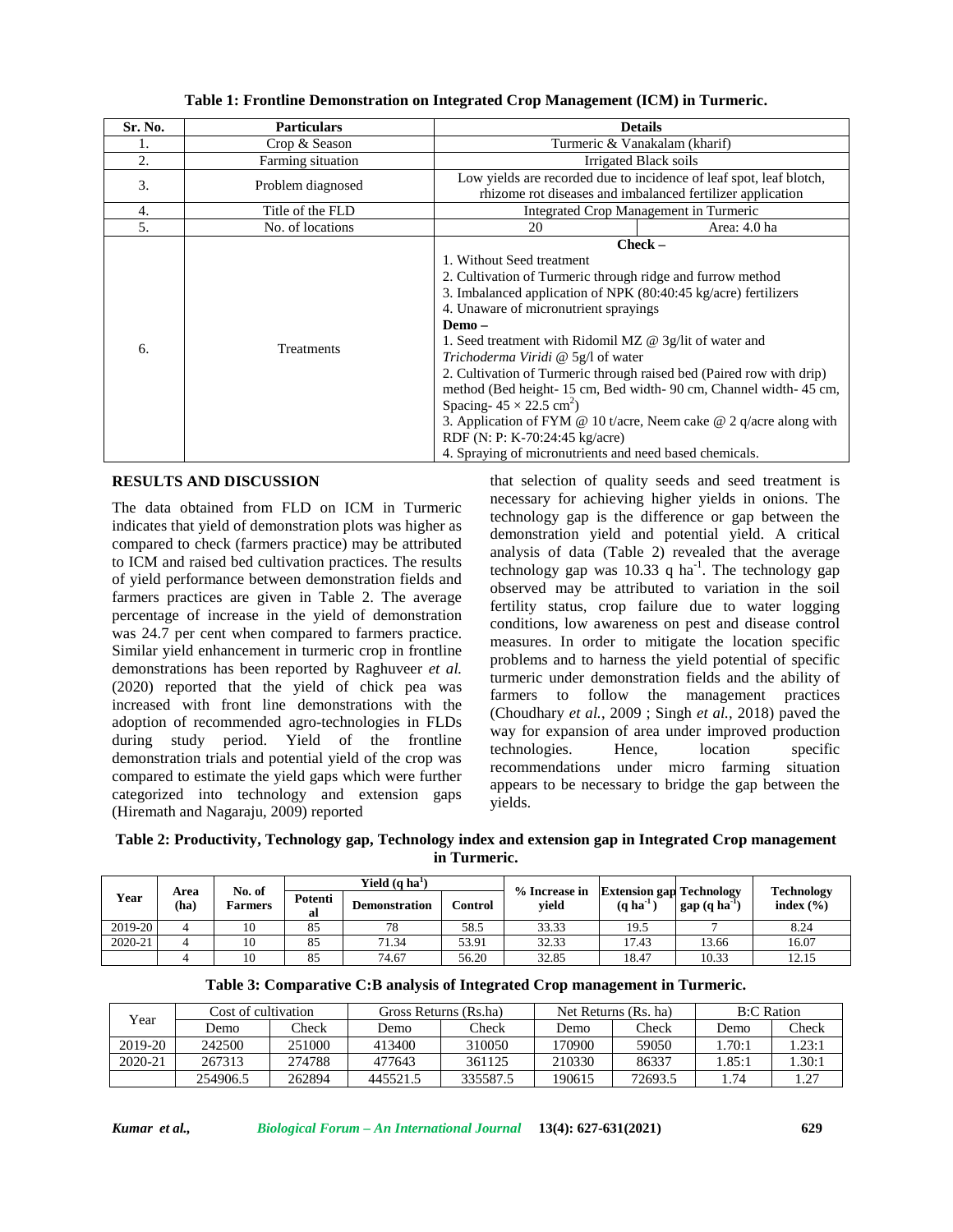**Table 4: impact of Front – Line Demonstration (FLDs) on Integrated Crop management in Turmeric.**

|                   |                             | Area (ha)           |                     |                             |
|-------------------|-----------------------------|---------------------|---------------------|-----------------------------|
| <b>Technology</b> | <b>Before demonstration</b> | After demonstration | Change in area (ha) | (% change)<br><b>Impact</b> |
|                   |                             |                     |                     | 290                         |

The average extension gap (Table 2) between demonstration and farmers practice was recorded 18.47 q ha<sup>-1</sup>. Extension gap in the current study shown that there is a need to create awareness and mass adoption of improved production technologies in participatory approach over age old existing practices. The refinement in the local farmer's practices for higher adoption of local specific generated farm technology for sustaining crop productivity is another option for the research scientists (Singh and Chhina, 2015) and (Teggelli *et al*., 2015). Extension yield gaps are the indicators of lack of awareness for the adoption of improved farm technologies by the farmers (M.Raghuveer *et al*., 2020). The researchers Mishra *et al.* (2018) also reported that, location specific problems and the interventions may have greater role in the enhancement of crop productivity in green gram.

From the data it was also found that the average technology index reported was 12.15 per cent (Table 2). This number indicates that there is a gap present between technology developed and technology adopted at farmer's field and represents the feasibility in conducting a demonstration. However, farmer perception towards the technology involving high initial costs and adverse climatic conditions resulted in the increasing trend of technology index values during the demonstration years. The socio-economic environment in terms of irrational attitude, illiteracy and impassive behaviors towards the adoption of new technologies are the major constraints in the improvement of agricultural productivity (Misra *et al.,* 2015). This in a long run over the years and with more penetration at field level may result in decreasing trend of the technology index with précised use of demonstrated technologies in the field and suitable climatic conditions during demonstration period. As technology index denotes he gap between technology generated at research farm and farmer's field, lower the technology index more feasible will be the technology (Hiremath and Hilli, 2012).

The effect of front line demonstration on farm income (Table 3) indicates that the average cost of cultivation involved in demonstration was Rs. 254906 ha<sup>-1</sup>, which intere is lower than the farmers practice  $(Rs. 262894 ha<sup>-1</sup>)$ . The data concluded that the higer gross monetary returns (Rs.  $445521$  ha<sup>-1</sup>) as well as net monetary returns  $(Rs.190615 \text{ ha}^{-1})$  were obtained with the adoption of technology over farmers practice during the course of trial. Likewise, the average benefit cost ratio of demonstration plot was 1.74 which was more than the farmers practice (1.27).

The increase in the yield and monetary returns with demonstration might be due to the selection of suitable variety, Seed treatment with Ridomil MZ @ 3g/lit of water and Trichoderma Viridi @ 5g/l of water and timely application of fertilizers as well as integrated pest management practices. In demonstration fields the following observations were made such as i) vigorous vegetative growth in-terms of plant height and number of tillers/plant, ii) low incidence of leaf spot, leaf blotch due to timely spraying of need based chemicals, iii) very low incidence of rhizome rot due to good drainage facility for excess rainfall water, iv) harvested long and bold sized rhizomes. The higher additional returns and effective gain obtained under demonstration might be due to improved technology, non-monetary factors and timely operations of crop cultivation as well as scientific monitoring. Similar results were also reported by Singh and Chhina (2015).

## **CONCLUSION**

Frontline demonstrations on ICM in turmeric during 2019- 20 and 2020-21 resulted that average yield of 78.0q ha<sup>-1</sup> and 71.3 q ha<sup>-1</sup> obtained with demonstration followed by 58.5q  $ha^{-1}$  and 53.91 q  $ha^{-1}$  with farmers practice. Then this yield difference clearly demarked the monetary returns in between demonstrations and farmers practice. The per cent increment in yield of Turmeric to the extent of 32.85 per cent in demonstration over the check created greater awareness and motivated the fellow farmers for adoption the improved package of practices for Turmeric. Further, the results in these demonstrations built the science backed solutions for higher productivity and better management of natural resources. It is concluded that the FLD programme is an effective tool for increasing the area and productivity of Turmeric and changing the knowledge, attitude and skill set of the farmers. This has not only resulted in socio-economic up-liftment of farmers but and also minimized the crop failure due to poor drainage and improved the moisture conservation in black cotton soils.

Conflict of interest: Authors have declared that no conflict of interests exist

Acknowledgement: The authors would like to acknowledge the support extended by Dr V Praveen Rao, Hon'ble Vice- Chancellor, Professor Jayashankar Telangana State Agricultural University (PJTSAU), Hyderabad, in all extension activities and providing dynamic inspiration. They are also thankful to Dr. J.V. Prasad, Director, ICAR-ATARI- Zone-X, Hyderabad, for providing TSP funds to KVK, Adilabad, for successful implementation of tribal Livelihood activities.